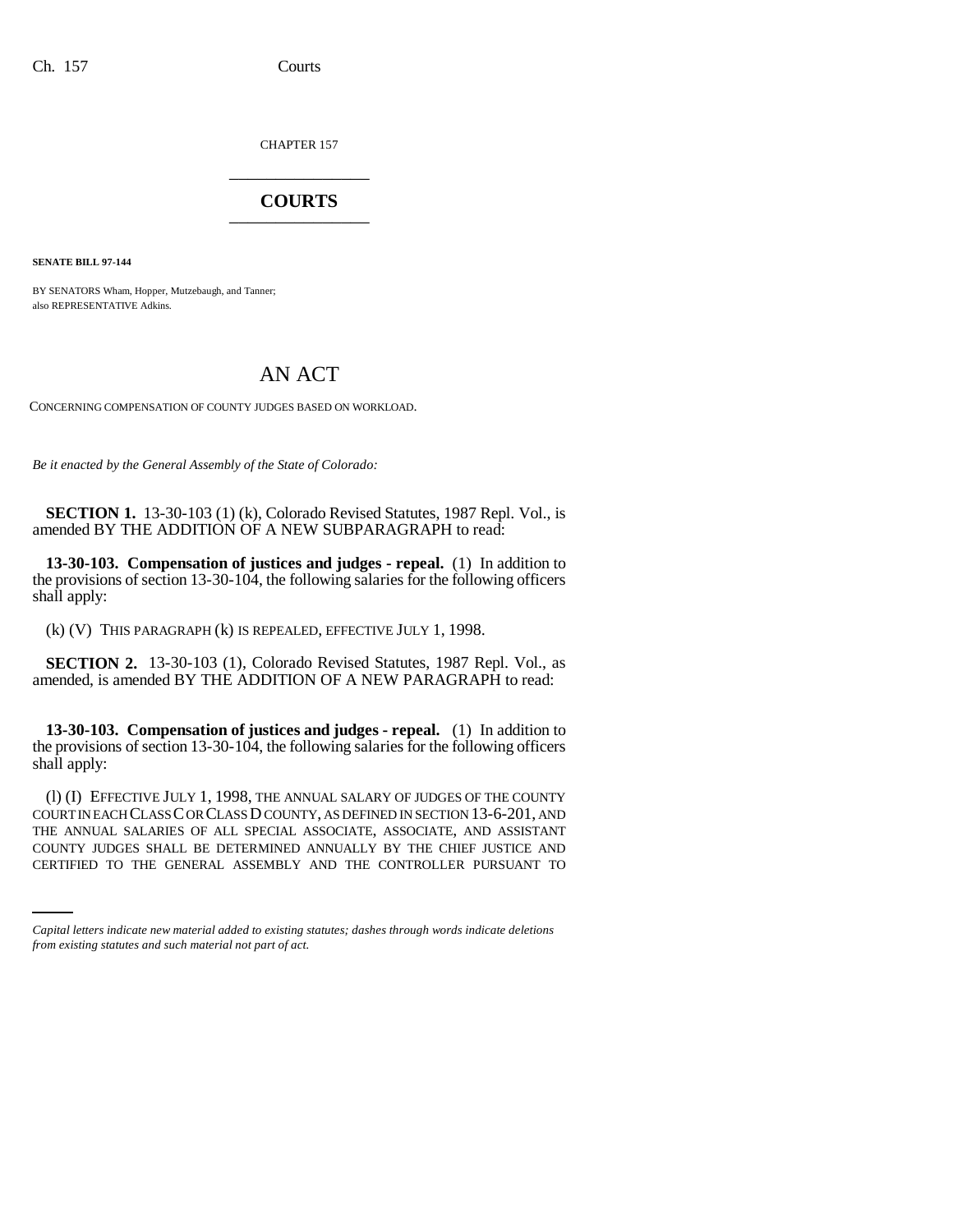PROCEDURES APPROVED BY THE SUPREME COURT. THE CERTIFICATION SHALL INCLUDE THE WORKLOAD MEASURES DEVELOPED PURSUANT TO SUBPARAGRAPH (II) OF THIS PARAGRAPH (l). IN DETERMINING THE SALARIES TO TAKE EFFECT ON JULY 1 OF EACH YEAR, THE CHIEF JUSTICE SHALL USE THE AVERAGE NUMBER OF CASES FILED ANNUALLY IN EACH COUNTY COURT DURING THE THREE-YEAR PERIOD ENDING ON THE PREVIOUS DECEMBER 31.

(II) PROCEDURES USED TO CALCULATE INCREMENTAL PART-TIME COUNTY JUDGE WORKLOAD SALARY LEVELS SHALL BE BASED ON THE METHOD USED TO DETERMINE THE NEED FOR FULL-TIME COUNTY JUDGES AS ESTABLISHED AND APPROVED BY THE SUPREME COURT AND SHALL TAKE INTO ACCOUNT CASE TYPES, CASE PROCESSING REQUIREMENTS, SUPPORT STAFF ASSISTANCE, TRAVEL, AND SUCH OTHER FACTORS AS ARE RELEVANT TO WORKLOAD ASSESSMENT. SALARIES FOR PART-TIME COUNTY JUDGES SHALL BEGIN AT TWENTY PERCENT OF THE AMOUNT OF A FULL-TIME COUNTY JUDGE SALARY, AS SPECIFIED IN PARAGRAPH (j) OF THIS SUBSECTION (1) AND SECTION 13-30-104, AND INCREASE BY FIVE PERCENT INCREMENTS COMMENSURATE WITH INCREASES IN THE PART-TIME COUNTY JUDGE'S WORKLOAD, UP TO NINETY PERCENT OF A FULL-TIME COUNTY JUDGE WORKLOAD.

(III) WHEN THE WORKLOAD FOR A PART-TIME COUNTY JUDGE REACHES EIGHTY PERCENT OF A FULL-TIME COUNTY JUDGE WORKLOAD, THE CHIEF JUSTICE MAY ASSIGN THE PART-TIME COUNTY JUDGE TO SERVE ON A FULL-TIME BASIS, SO LONG AS THE PART-TIME COUNTY JUDGE MEETS THE QUALIFICATIONS ESTABLISHED FOR COUNTY JUDGES IN CLASS A AND CLASS B COUNTIES, AS SPECIFIED IN SECTION 13-6-203. UPON ASSIGNMENT TO SERVE ON A FULL-TIME BASIS, THE PART-TIME COUNTY JUDGE SHALL BE PAID THE FULL AMOUNT OF A COUNTY JUDGE SALARY AS SPECIFIED IN PARAGRAPH (j) OF THIS SUBSECTION (1) AND SECTION 13-30-104. ASSIGNMENT OF A PART-TIME COUNTY JUDGE TO SERVE ON A FULL-TIME BASIS PURSUANT TO THIS SUBPARAGRAPH (III) SHALL NOT AFFECT THE STATUTORY CLASSIFICATION OF THE COUNTY IN WHICH THE PART-TIME COUNTY JUDGE SERVES, AS SPECIFIED IN SECTION 13-6-201.

(IV) NOTWITHSTANDING THE PROVISIONS OF SUBPARAGRAPH (I) OF THIS PARAGRAPH (l), THE SALARY OF A COUNTY JUDGE OR SPECIAL ASSOCIATE, ASSOCIATE, OR ASSISTANT COUNTY JUDGE SERVING IN OFFICE AS OF JUNE 30, 1998, MAY NOT BE REDUCED WHILE SUCH JUDGE REMAINS IN OFFICE. ANY REDUCTION IN SALARY FOR A JUDGE APPOINTED AFTER JUNE 30, 1998, SHALL TAKE EFFECT AT THE BEGINNING OF SUCH JUDGE'S NEXT TERM OF OFFICE.

**SECTION 3.** 13-3-110 (3) (b), Colorado Revised Statutes, 1987 Repl. Vol., is amended to read:

**13-3-110. Expenses and compensation of judges outside county of residence.** (3) (b) (I) When any county judge from a county of Class C or Class D is assigned to perform judicial duties in any district court pursuant to section 5 (3) of article VI of the state constitution, he AND WHEN THE DUTIES THE COUNTY JUDGE PERFORMS INCREASE THE COUNTY JUDGE'S WORKLOAD BEYOND THE PERCENTAGE OF WORKLOAD FOR WHICH HE OR SHE IS PAID PURSUANT TO SECTION 13-30-103 (1) (1), THE COUNTY JUDGE shall be paid for each day of such judicial duty, in addition to his THE COUNTY JUDGE'S normal part-time salary and to reimbursement for expenses and mileage as provided in this section, an amount equal to the per diem salary of the judge of the